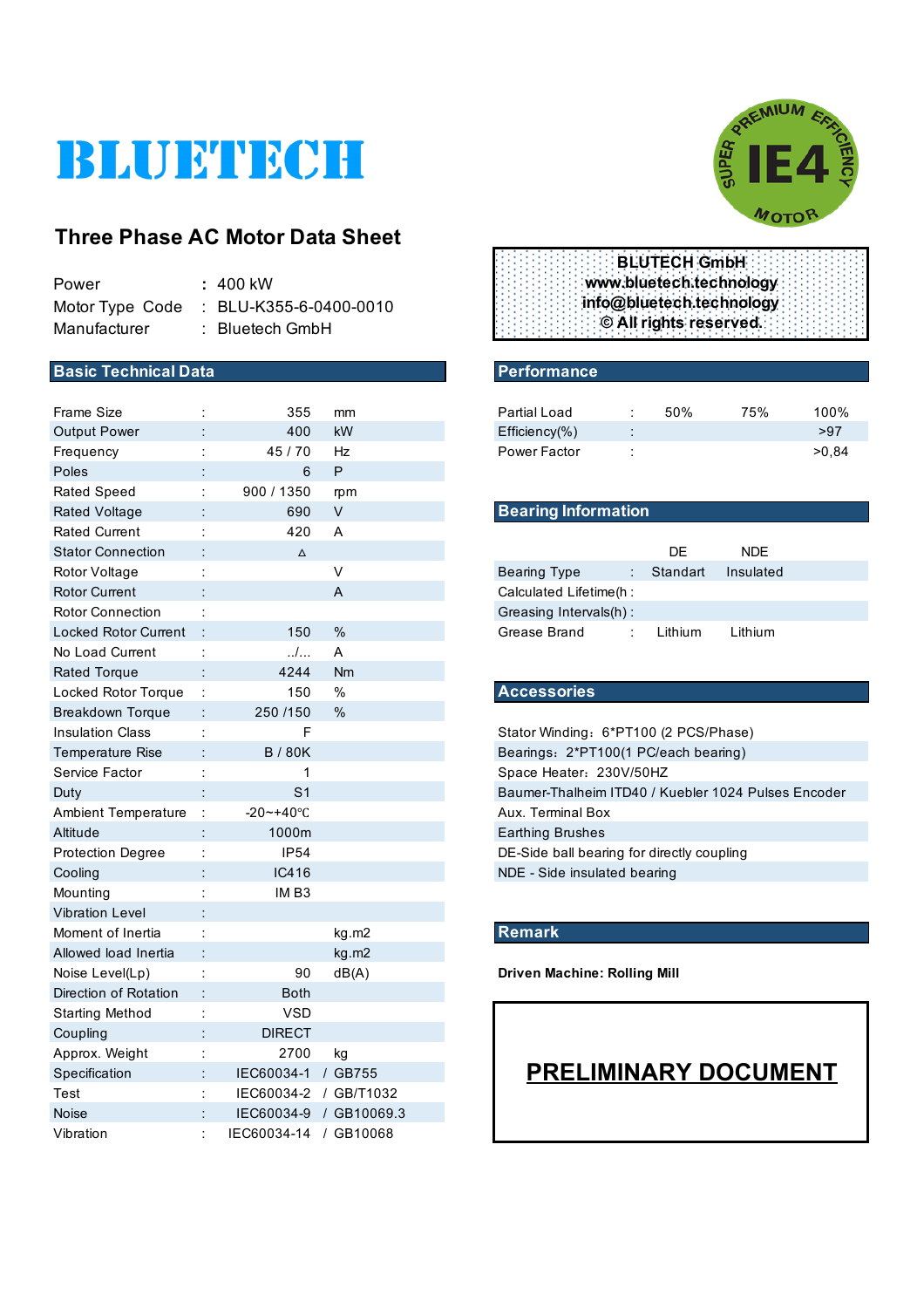



#### **Three Phase AC Motor Charts**

| Power           | $: 400$ kW                 |
|-----------------|----------------------------|
| Motor Type Code | $\pm$ BLU-K355-6-0400-0010 |
| Manufacturer    | : Bluetech GmbH            |
|                 |                            |









#### **BREAKDOWN TORQUE - SPEED CHART**